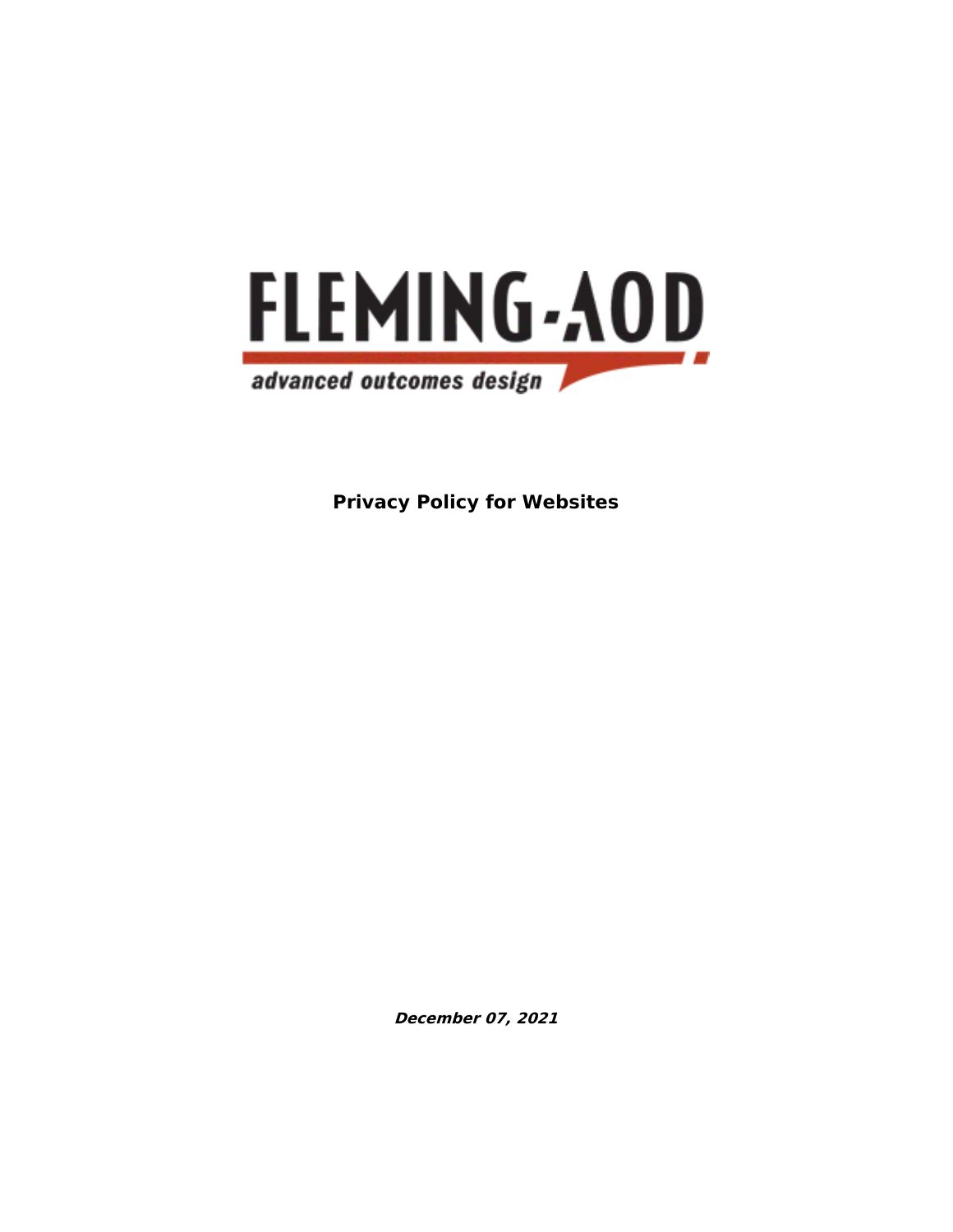## **Table of Contents**

<span id="page-1-0"></span>

| <b>Table of Contents</b>                                                                           |   |
|----------------------------------------------------------------------------------------------------|---|
| Privacy Policy for Websites                                                                        |   |
| Fleming-AOD Privacy Policy                                                                         |   |
| 1.0 Introduction                                                                                   |   |
| 2.0 Personal Information We Collect                                                                |   |
| 3.0 How We Use Personal Information                                                                |   |
| 4.0 How We Share Personal Information                                                              |   |
| 5.0 How We Secure Personal Information                                                             | h |
| 6.0 Your Rights                                                                                    |   |
| 7.0 How Long We Keep Your Personal Information                                                     |   |
| 8.0 Other Important Information                                                                    |   |
| 9.0 Contact Information                                                                            |   |
| Appendix                                                                                           |   |
| A.1 For Individuals Based in the European Union (EU), European Economic Area (EEA) and Switzerland |   |
| A.2 For Individuals Based in California                                                            | a |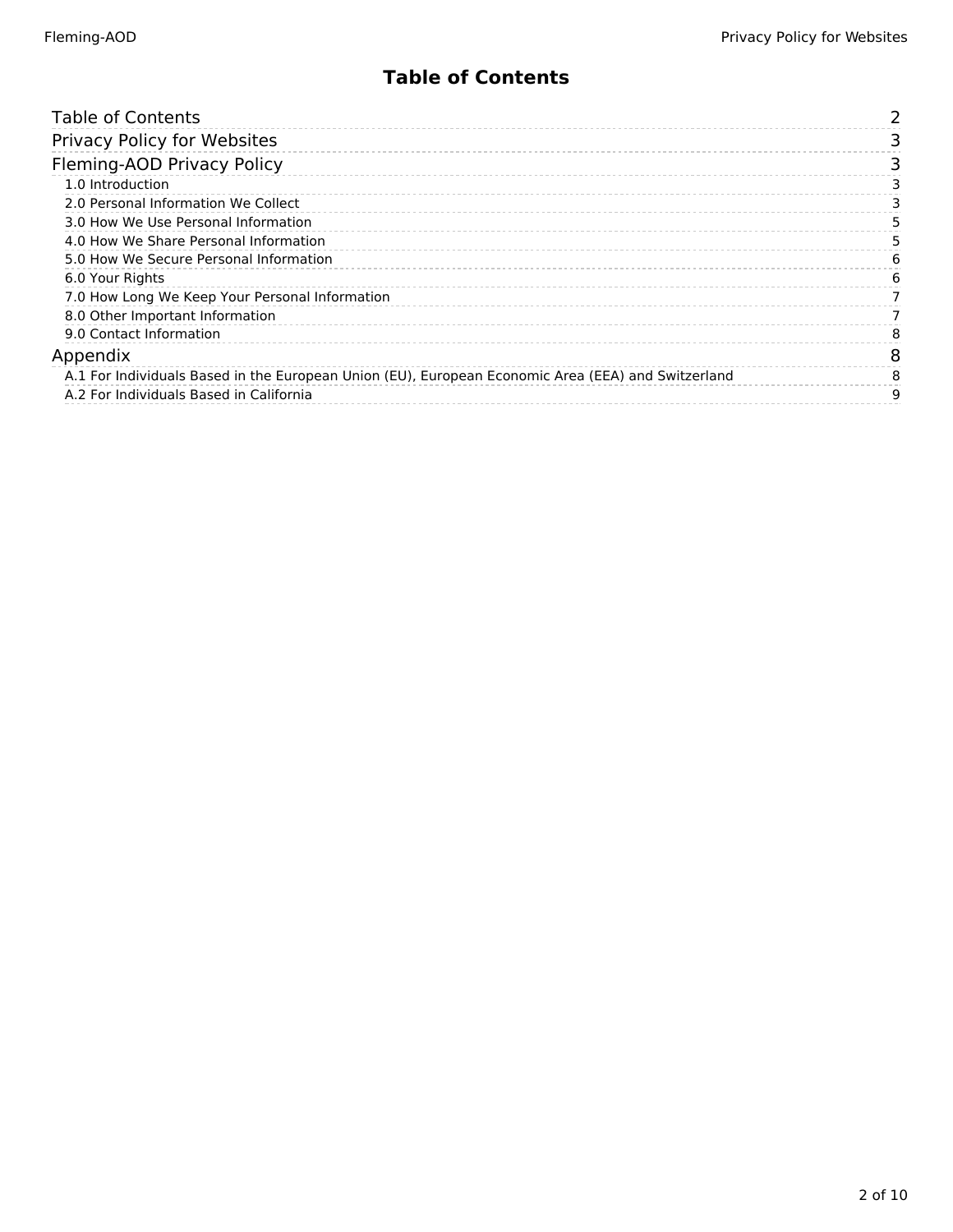# **Fleming-AOD Privacy Policy**

<span id="page-2-0"></span>**Last Updated:** 12/7/2021

# <span id="page-2-1"></span>**1.0 Introduction**

<span id="page-2-2"></span>Fleming-AOD is a Silver Spring, MD-based corporation offering a broad range of services and solutions to a diverse client base. Although best known for innovative thin client information and outcomes systems, Fleming-AOD also offers comprehensive policy analysis and policy modeling services.

For more information about our services, please refer to our website:

#### https://aod.cx/

This Privacy Policy is applicable to Fleming-AOD ("we," "our," or "us") as related to our services, which collectively include:

- [the use of](https://aod.cx/) **[aod.cx](https://aod.cx/)** ("website")
- the use of the application websites **[erehabdata.com](https://web2.erehabdata.com/erehabdata/index.jsp)**, **[ltrax.com](https://ltrax.com/)**, and **[pacctrax.com](https://pacctrax.com/index.jsp)** ("application")
- social media messages and marketing campaigns, and
- the use of our products and services.

This Privacy Policy sets out the essential details relating to your personal data relationships with Fleming-AOD as:

- A website visitor
- An end user of the application ("end user")
- A prospective client
- A job applicant
- Partners

Clients contract the use of our application and give access to their employees and other third parties, as solely decided by them, by creating users who access the application with their credentials. The clients' administrators grant end users roles, which result in different permissions and access rights to the information held in the Client account.

# **2.0 Personal Information We Collect**

### **2.1 Information You Choose to Provide to Us**

#### <span id="page-2-3"></span>**WHEN**

We may ask you to provide personal information when:

- You use the website to download articles, data sheets or eBooks.
- You request a free trial or demo.
- You refer a potential client or friend to us.
- You connect with us directly via phone calls or video conferencing platforms.
- We or Client Account Administrators grant you access to the application.
- You or Client Account Administrators upload or enter personal information into the application.
- You participate in a marketing/sales promotion.
- You attend trade events and other industry networking events.
- You register for or attend a webinar or other event.
- You participate in programs we may offer from time to time.
- You participate in chats.
- You pay for our services.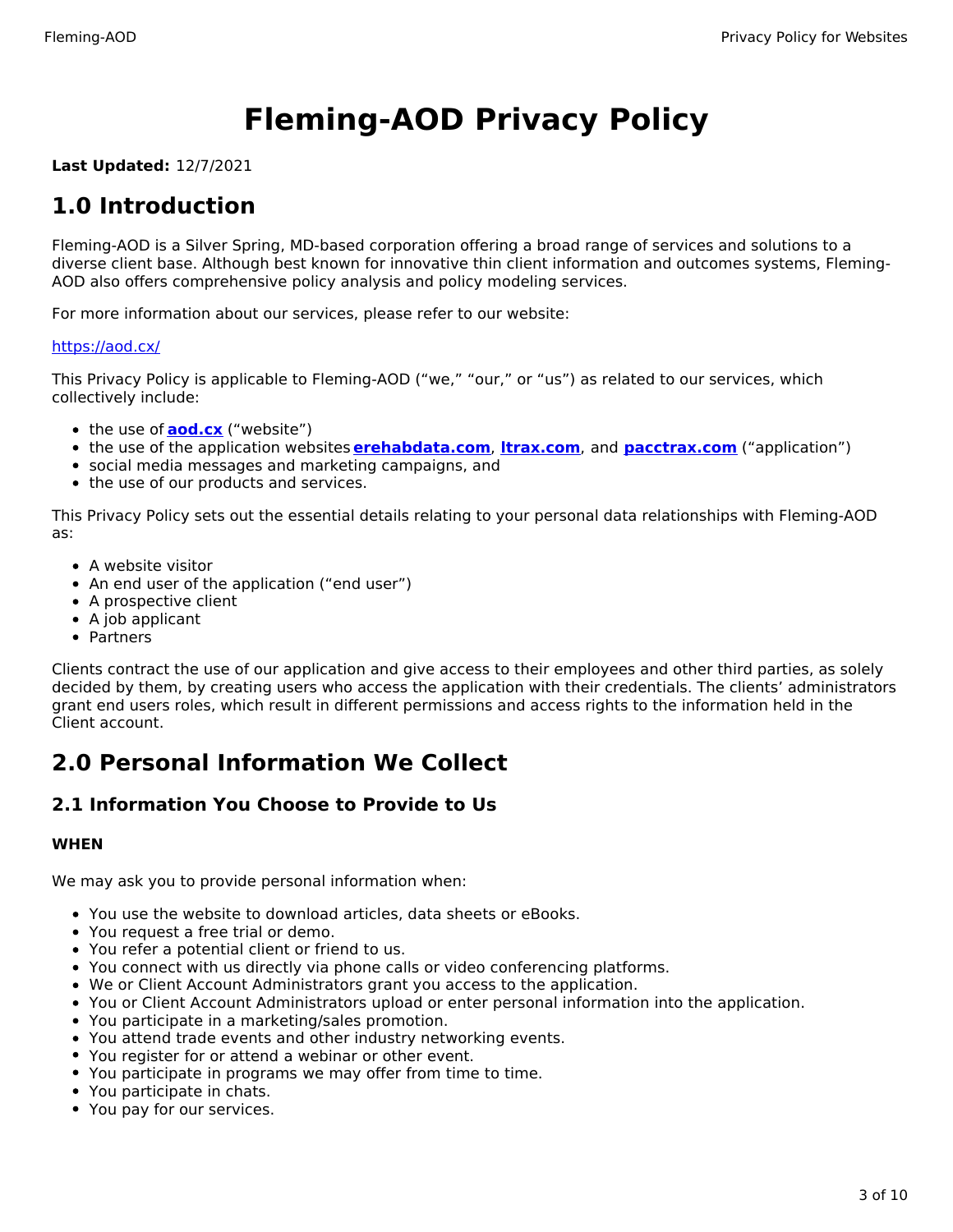If you choose to provide us with a third party's personal information (the person's name, email, and company) when taking part in our referral program, you represent that you have the third party's permission to do so.

#### **WHAT**

We collect personal information that may include first and last name, email address, phone number, and/or company name.

As an end user of the application, we collect your name, email address and any comments you make in the application.

In addition, we may collect data uploaded by you, your employer, or other users of the application that may be required to use Fleming-AOD services. We expect all users to follow their organization's privacy policy and any applicable regulatory requirements when uploading, accessing and using personal information in our application. The data uploaded may include personal information such as:

- Employee names, email addresses, and contractual agreements
- Vendor names, email addresses, contractual agreements, or other personal data necessary for Fleming-AOD services
- Customer names and email addresses used to provide services within Fleming-AOD's platform

As a job applicant, we may also collect your resume and cover letter. See page 17 of the Employee Handbook for more information.

### **2.2 Information We Collect Automatically**

#### **WHEN**

No third party tracking (marketing or otherwise) cookies are stored or used by Fleming-AOD's applications or websites. In addition, the information saved in cookies generated by Fleming-AOD amount to the user's Facility ID and, if the user chooses, the UserName; no other user information (including passwords) or PHI is kept in cookies.

#### **WHAT**

The information collected includes:

- access times
- the pages you view
- the links you click on
- the search terms you enter
- actions you take in connection with any of the visited pages
- your device information such as IP address, location, browser type and language
- the Uniform Resource Locator (URL) of the website that referred you to our website and
- the URL you browse away from our pages if you click on an external link

We may also collect information when you open email messages from us or click on links within those email messages.

### **2.3 Information We May Collect from Third Parties**

#### **WHEN**

We may combine the information we collect from your direct interactions with us with information obtained through other third party sources, such as GoToWebinar. We also obtain and/or purchase lists from third parties about individuals and companies interested in our products.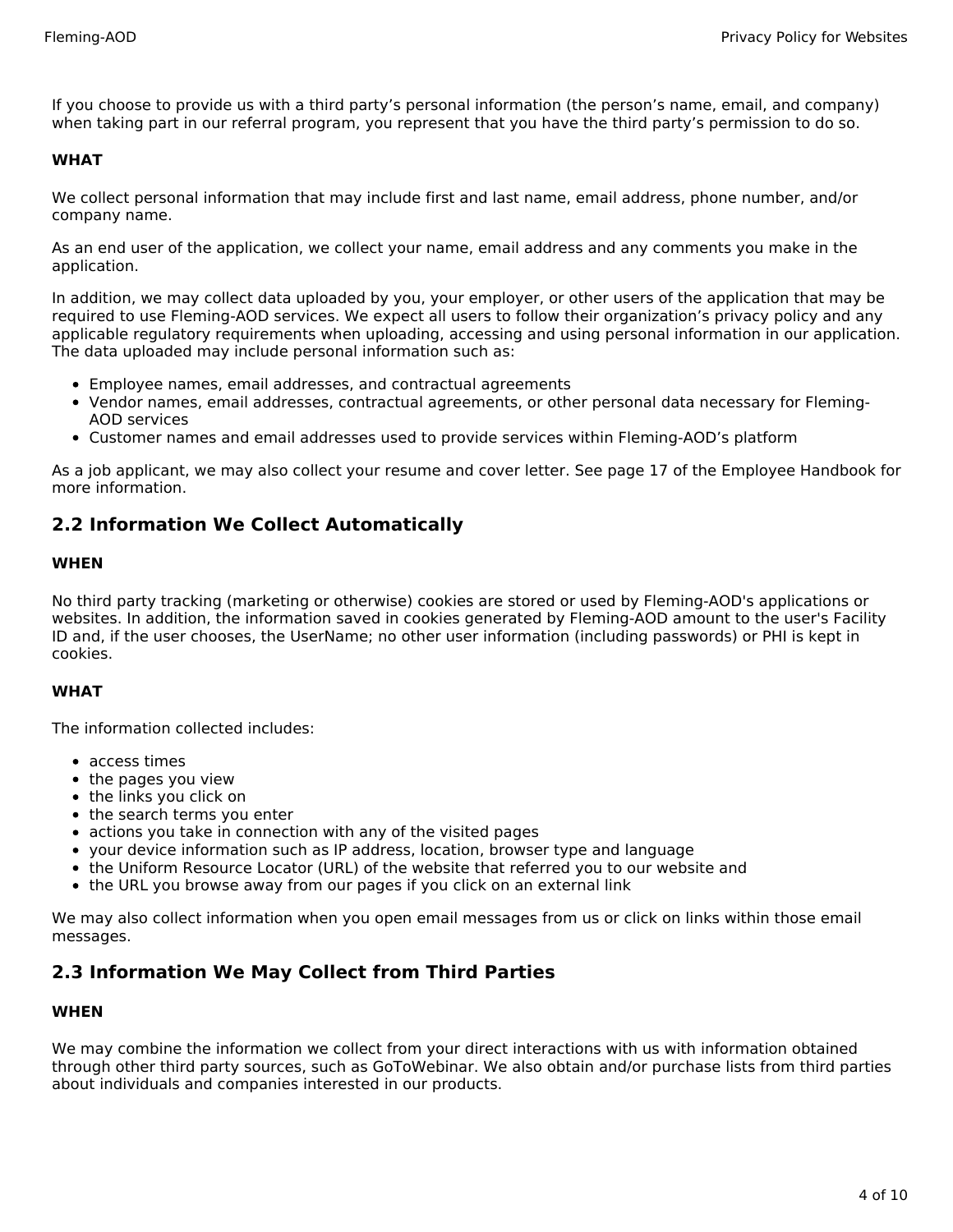#### **WHAT**

The personal information collected includes your name, email address, business address, job title, company name, and telephone number.

# <span id="page-4-0"></span>**3.0 How We Use Personal Information**

We use your personal information to:

- Deliver the contracted services and allow full use of the application functionality as purchased by the clients.
- Deliver training and support to our application end users and/or conduct the transactions you have requested.
- Communicate with you directly through emails, calls, chats, and video conferencing.
- Process payments for application subscriptions.
- Send communications to you about:
	- New application features and upgrades
	- Our services and offerings
	- Event announcements
	- Product notices and changes to our terms and policies
	- Particular programs in which you have chosen to participate
	- Promotional offers and surveys
	- Scheduling demos and managing free trials
- Advertise and market our products and services, including delivering interest-based advertisements on this website and other sites or content syndication platforms and websites.
- Conduct market research to understand how to improve our services and their delivery.
- Create and manage marketing campaigns.
- Generate sales leads and increase our market share.
- Analyze user clicks and usage of the application and website to improve user experience and maximize usage of our services.
- Manage our website and application to maintain and deliver the contracted functionality and services.
- Enforce our website and application terms and/or separate contracts (if applicable) with you.
- Prevent fraud and other prohibited or illegal activities.
- Protect the security or integrity of the website, application, our business, or services.
- Or otherwise, as disclosed to you at the point of collection or as required or permitted by law.

Please note that sometimes we may record the video conferencing call in which you participate to analyze and improve our staff's communication skills. If we do so, we will be announcing it during the conference call.

We do not sell your information to any third party.

# <span id="page-4-1"></span>**4.0 How We Share Personal Information**

### **Our Application and Services**

If you are an end user of our application, your personal information may be viewed by other users with access to the application.

### **Service Providers**

We use third parties to help us provide our services. They will not have access to your information as collected by the website or the application. We sign contractual agreements to obligate them to protect your personal information.

### **Legal Disclosures**

It is possible that we may need to disclose personal information when required by law, subpoena or other legal processes as identified in the applicable legislation.

We attempt to notify our clients about legal demands for their personal data when appropriate in our judgment unless prohibited by law or court order or when the request is an emergency.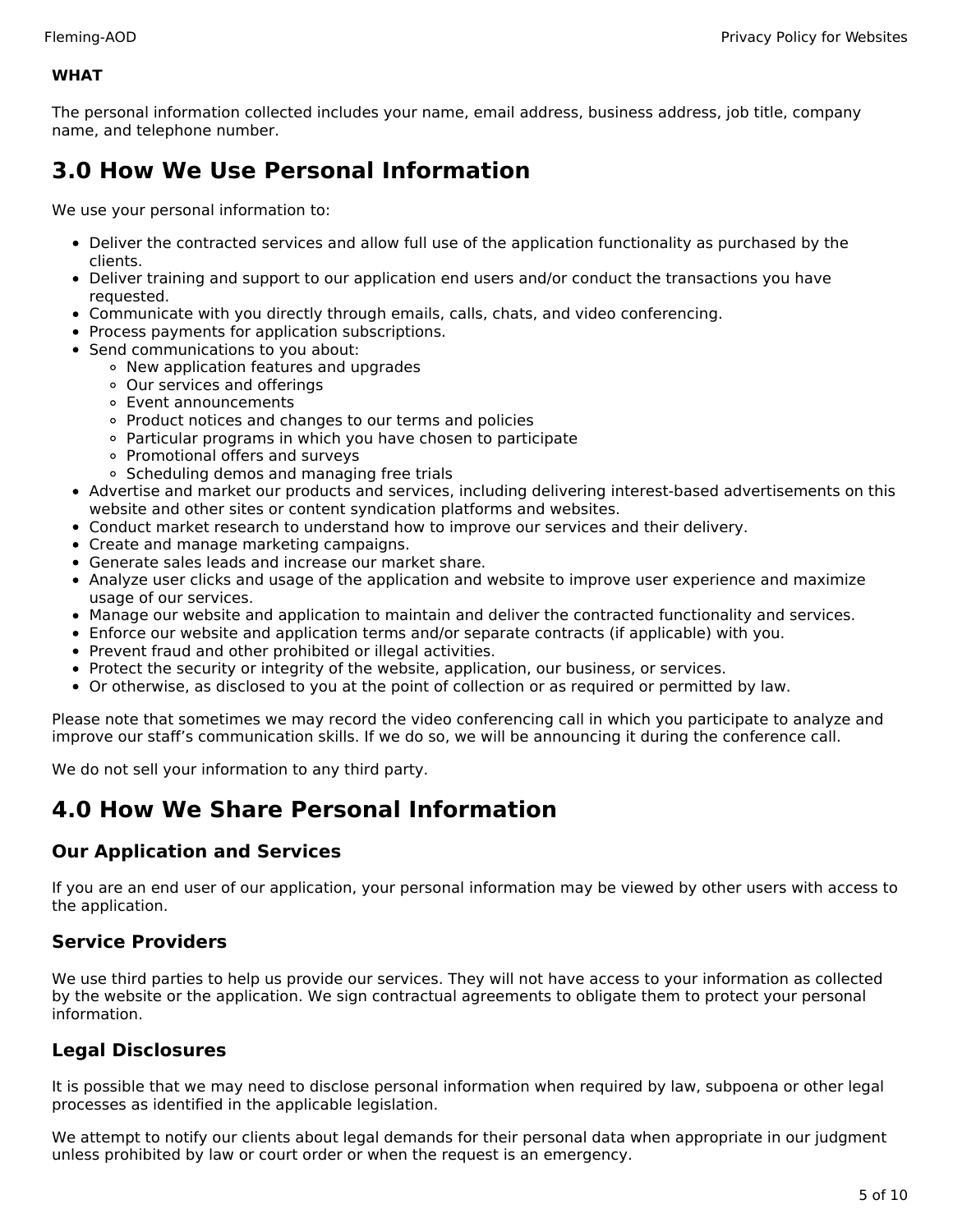### **Change in Control**

We can also share your personal data as part of a sale, merger, change in control or in preparation for any of these events.

Any other entity which buys us or part of our business will have the right to continue to use your data, but only in the manner set out in this Privacy Policy unless you agree otherwise.

# <span id="page-5-0"></span>**5.0 How We Secure Personal Information**

We are committed to protecting the security of all the personal information we collect and use.

We use a variety of physical, administrative, and technical safeguards designed to help protect it from unauthorized access, use and disclosure. We have implemented best-practice standards and controls in compliance with internationally recognized security frameworks. We use encryption technologies to protect data at rest and in transit.

# <span id="page-5-1"></span>**6.0 Your Rights**

We provide the same suite of services to all our clients and end users worldwide.

We offer the following rights to all individuals regardless of their location or applicable privacy regulations.

For personal information we have about you, you can:

#### **Request a copy.**

You have the right to obtain information about what personal information we process about you or to obtain a copy of your personal information.

If you have provided personal information to us, you may contact us to obtain an outline of what information we have about you or a copy of the information.

If you are an end user of the application, you can log in to see the personal information in the account or approach your employer for more information.

**You have the right to be notified of what personal information we collect about you and how we use it, disclose it, and protect it.**

This Privacy Policy describes what personal information we collect and our privacy practices. We may also have additional privacy notices and statements available to you at the point of providing information to us directly.

#### **Change or correct your personal information.**

You have the right to update/correct your personal information or ask us to do it on your behalf.

You can edit your information through the user account in the application or ask us to change or correct it by contacting us**.**

#### **Delete or erase your personal information.**

You have the right to request the deletion of your personal information at any time. We will communicate back to you within reasonable timelines the result of your request. We may not be able to delete or erase your personal information, but we will inform you of these reasons and any further actions available to you.

#### **Object to the processing of your personal information.**

You have the right to object to our processing of your personal information for direct marketing purposes. This means that we will stop using your personal information for these purposes.

#### **Ask us to restrict the processing of your personal information.**

You may have the right to ask us to limit the way that we use your personal information.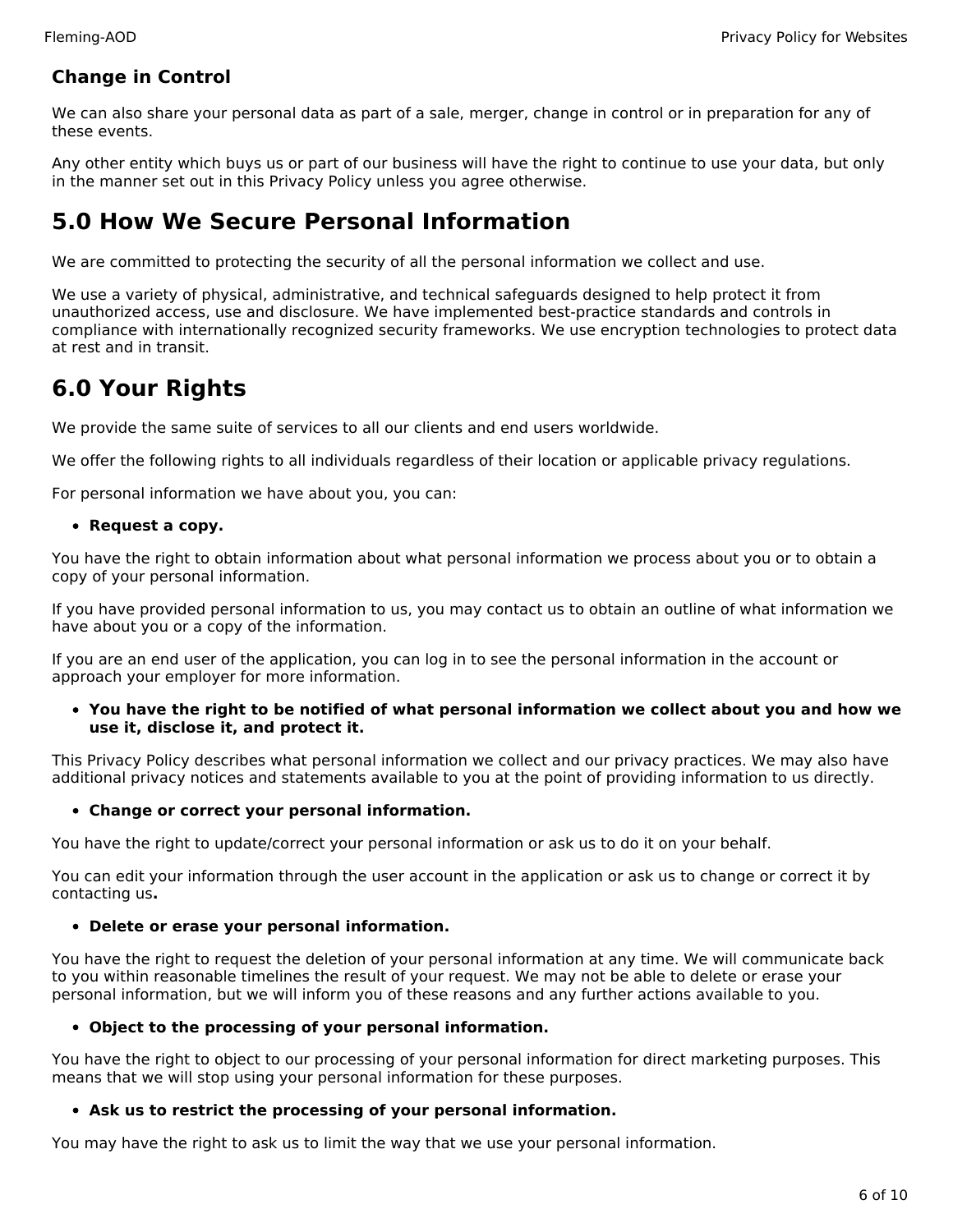#### **Export your personal data.**

You have the right to request that we export to you in a machine-readable format all the personal information we have about you.

We do not process personal information through the use of automated means.

If you would like to exercise any of the rights described above, please contact us.

You also have the right to lodge a complaint with the local organizations in charge of enforcing the privacy legislation applicable in your territory.

# <span id="page-6-0"></span>**7.0 How Long We Keep Your Personal Information**

We retain information as long as it is necessary to provide the services to you and our clients, subject to any legal obligations to further retain such information.

We may also retain information to comply with the law, prevent fraud, collect fees, resolve disputes, troubleshoot problems, assist with investigations, enforce our Terms of Service, and take other actions permitted by law.

The information we retain will be handled following this Privacy Policy.

Information connected to you that is no longer necessary and relevant to provide our services may be deidentified or aggregated with other non-personal data. This information may provide insights that are commercially valuable to Fleming-AOD, such as statistics of the use of the services.

# <span id="page-6-1"></span>**8.0 Other Important Information**

We process data in locations in-house and in our Rockville, MD location.

We will only collect and process your personal data where we have a lawful reason for its collection.

When you visit our website and provide us with your personal information, we collect and use it with your consent.

As an application end user, you consent to our collection of your personal information when you log in for the first time. However, your employer has control of the account and may upload and share additional personal information. Your employer's responsibility is to ensure that collecting, using, and sharing the personal information uploaded to the application complies with all applicable legislation.

You can review the terms and conditions of eRehabData use here:

#### **<https://web2.erehabdata.com/erehabdata/PDF/serviceagreement.pdf>**.

For the terms and conditions of other applications and services that we provide, please contact us.

Where we rely on your consent to process personal data, you have the right to withdraw or decline your consent at any time. If you have any questions about the lawful bases upon which we collect and use your personal data, please contact us.

### **How To Select Your Communications Preferences**

You may choose to receive or not receive marketing communications from us. To stop receiving marketing communication, please send an email to the address listed at the bottom of our promotional emails requesting to be unsubscribed.

Even if you opt-out of receiving marketing communications, we may still communicate with you regarding security and privacy issues, servicing your account, fulfilling your requests, or administering any promotion or any program in which you may have elected to participate.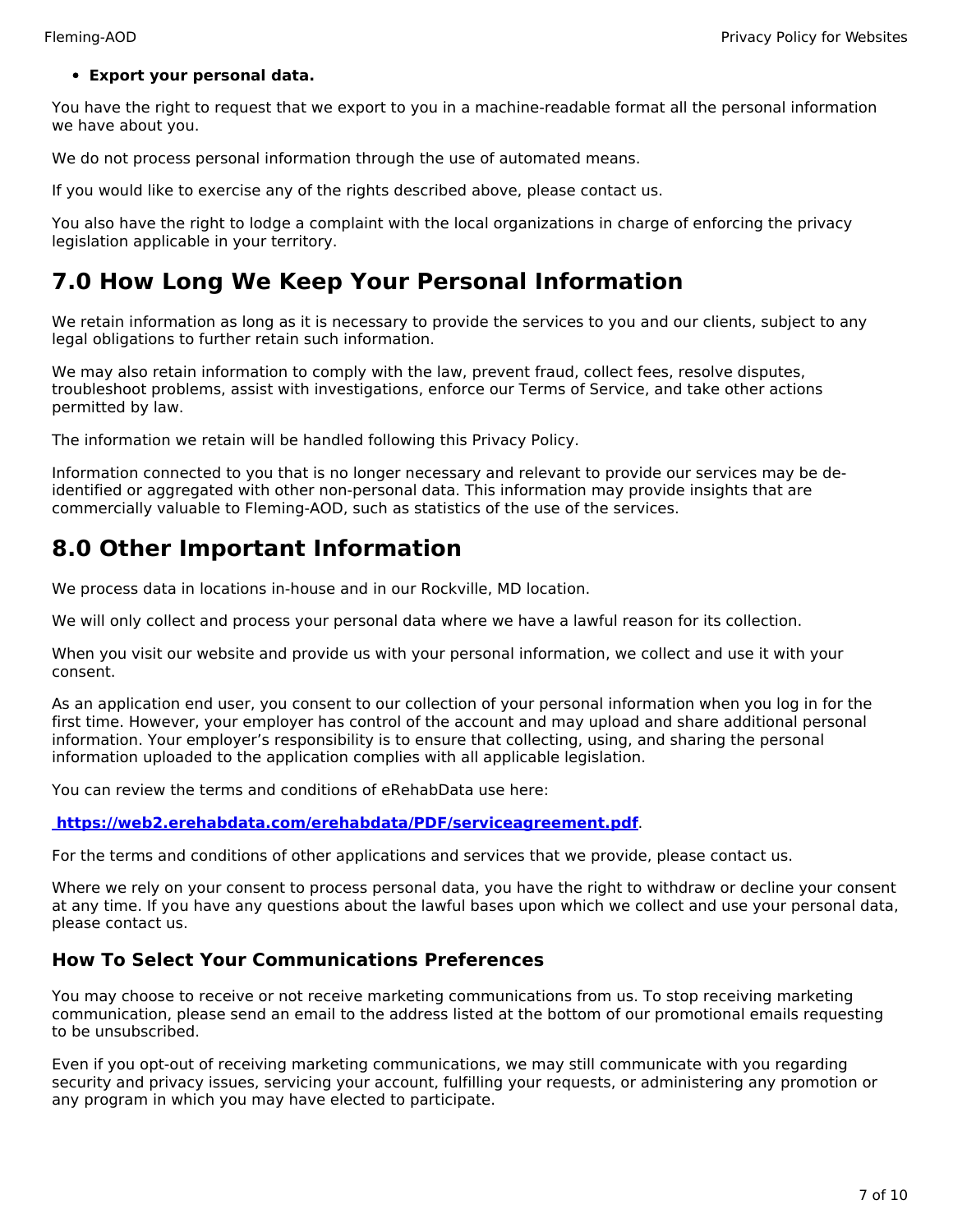# <span id="page-7-0"></span>**9.0 Contact Information**

<span id="page-7-1"></span>You may contact us to exercise any of your rights or ask for more information about your personal information and our privacy practices.

# **Appendix**

# <span id="page-7-2"></span>**A.1 For Individuals Based in the European Union (EU), European Economic Area (EEA) and Switzerland**

If you are based in one of these jurisdictions, Fleming-AOD is the controller of your personal data collected in the following instances:

- When you visit our website and application websites listed above
- When we process your personal data for sales and marketing purposes

Fleming-AOD is a processor of all personal data processed on the application, on behalf of our clients. We only process the personal data under their direction. Please contact your employer or the organization that granted you access to the application for details on their privacy practices.

We only process personal data if we have a lawful basis for doing so. The lawful bases applicable to our processing as controller are:

- **Consent:** We will ask for your express and informed consent every time we collect your personal data on this legal basis.
- **Contractual basis**: We process the personal data as necessary to fulfill our contractual terms with you or our clients.
- **Legitimate interest**: We process the names, contact details, job titles, and companies of our existing and prospective clients for our marketing purposes, including market research and sales leads generation.

Please note that, as outlined above, we do not cache any PHI or passwords.

You have the following rights under the GDPR:

- Be informed about the collection and use of your personal data
- Access your personal data
- Correct errors in your personal data
- Erase your personal data
- Object to the processing of your personal data
	- This right is also available to individuals whose personal data is processed by us for direct marketing purposes. If you object to the processing of your personal data for direct marketing purposes, we shall stop processing within 30 days of receipt of your request.
- Export your personal data
- Restrict our processing of your personal data for specific reasons, including any of the purposes supported by the legitimate interest legal bases (see the section above)

We process personal data in-office and in our Rockville, MD location and share it with our service providers in various jurisdictions. We use standard contractual clauses as the data transfer mechanism of transferring EU data to countries subject to data transfer requirements.

You may contact us with any questions or concerns you have.

You may also lodge a complaint with your local supervisory authority, EU Data Protection Authorities (DPAs) or Swiss Federal Data Protection and Information [Commissioner](https://edpb.europa.eu/about-edpb/about-edpb/members_en) (FDPIC). See their contact details here: National Data Protection Authorities.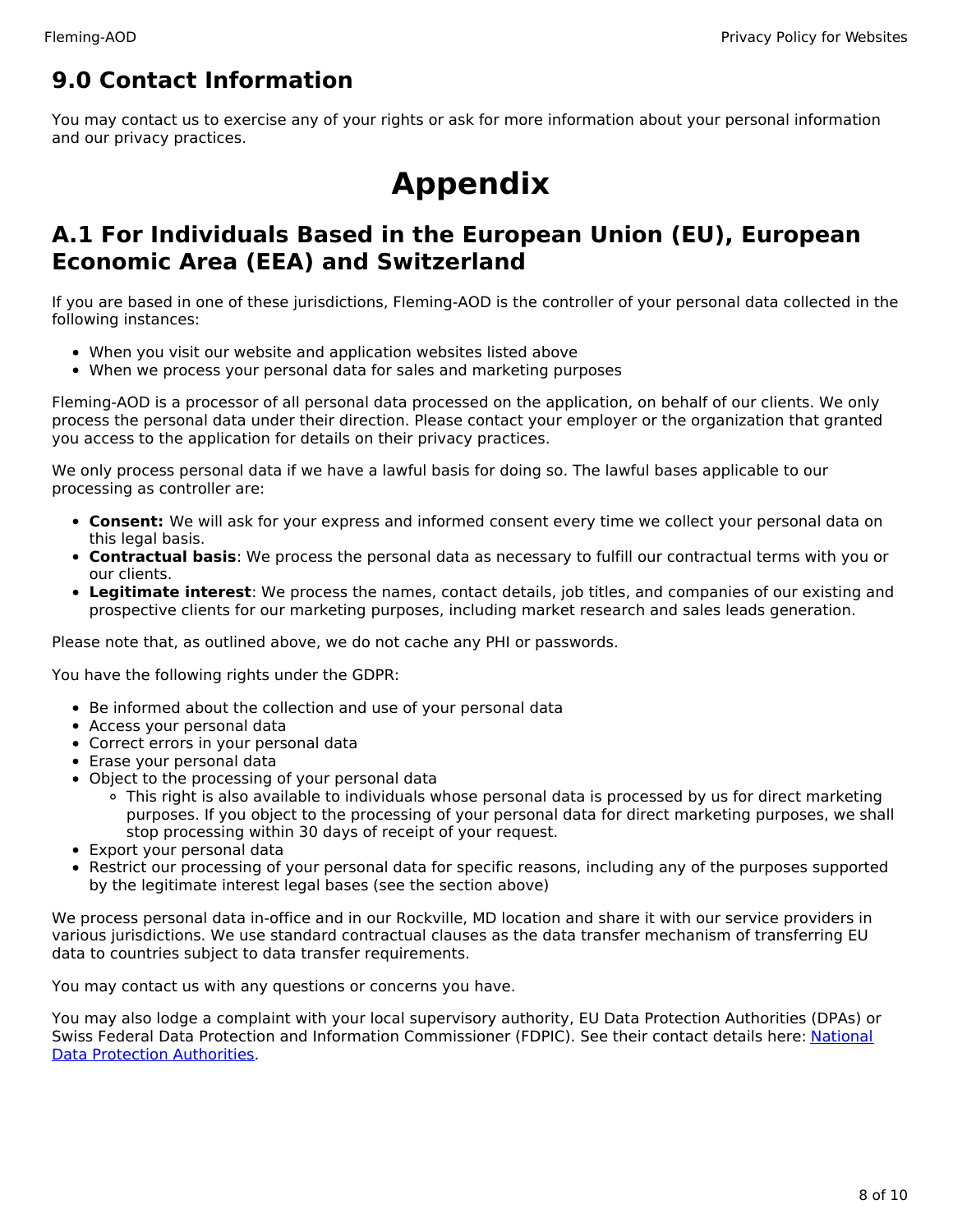# <span id="page-8-0"></span>**A.2 For Individuals Based in California**

This section provides additional specific information for consumers based in California as required by the California Consumer Privacy Act of 2018 ("CCPA").

### **A.2.1 Collection and Use of Personal Information**

In the last 12 months, we have collected the following categories of personal information:

- Identifiers, such as your name, mailing address, email address, zip code, telephone number or other similar identifiers
- California Customer Records (Cal. Civ. Code § 1798.80(e)), such as username, company name, job title, business email address and department
- Internet/network information, such as your browsing history, log and analytics data, information about the device(s) used to access the services and information regarding your interaction with our websites or services and other usage data
- Geolocation data, such as information about your location (at country and city level) collected from your IP address
- Sensory Information, the content, audio and video recordings of conference calls between you and us that we record where permitted by you and/or the law
- Profession/employment information that you send to us when applying for a position included in your CV and cover letter
- Other personal information, such as personal information you provide to us in relation to a survey, comment, question, request, article download or inquiry and any other information you upload to our application

We collect personal information directly from you, from your browser or device when you visit our websites, from third parties that you permit to share your information or from third parties that share public information about you, as stated above.

See the section above, "How We Use Personal Information," to understand how we use the personal information collected from California consumers.

### **A.2.2 Recipients of Personal Information**

We share personal information with third parties for business purposes. The categories of third parties to whom we disclose your personal information may include: (i) our service providers and advisors, (ii) marketing and strategic partners; (iii) ad networks and advertising partners; (iv) analytics providers; and (v) social networks.

Please see the "How We Share Information" section of the Privacy Policy above for more information.

## **A.2.3 California Privacy Rights**

As a California resident, you may be able to exercise the following rights in relation to the personal information about you that we have collected (subject to certain limitations at law):

- The right to know any or all of the following information relating to your personal information that we have collected and disclosed in the last 12 months (upon verification of your identity):
	- The specific pieces of personal information we have collected about you
	- The categories of personal information we have collected about you
	- The categories of sources of the personal information
	- The categories of personal information that we have disclosed to third parties for a business purpose, and the categories of recipients to whom this information was disclosed
	- The categories of personal information we have sold and the categories of third parties to whom the information was sold, and
	- The business or commercial purposes for collecting or selling the personal information.
- The right to request deletion of personal information we have collected from you, subject to certain exceptions.
- The right to opt-out of personal information sales to third parties now or in the future. However, **we do not sell** your personal information.

You also have the right to be free of discrimination for exercising these rights.